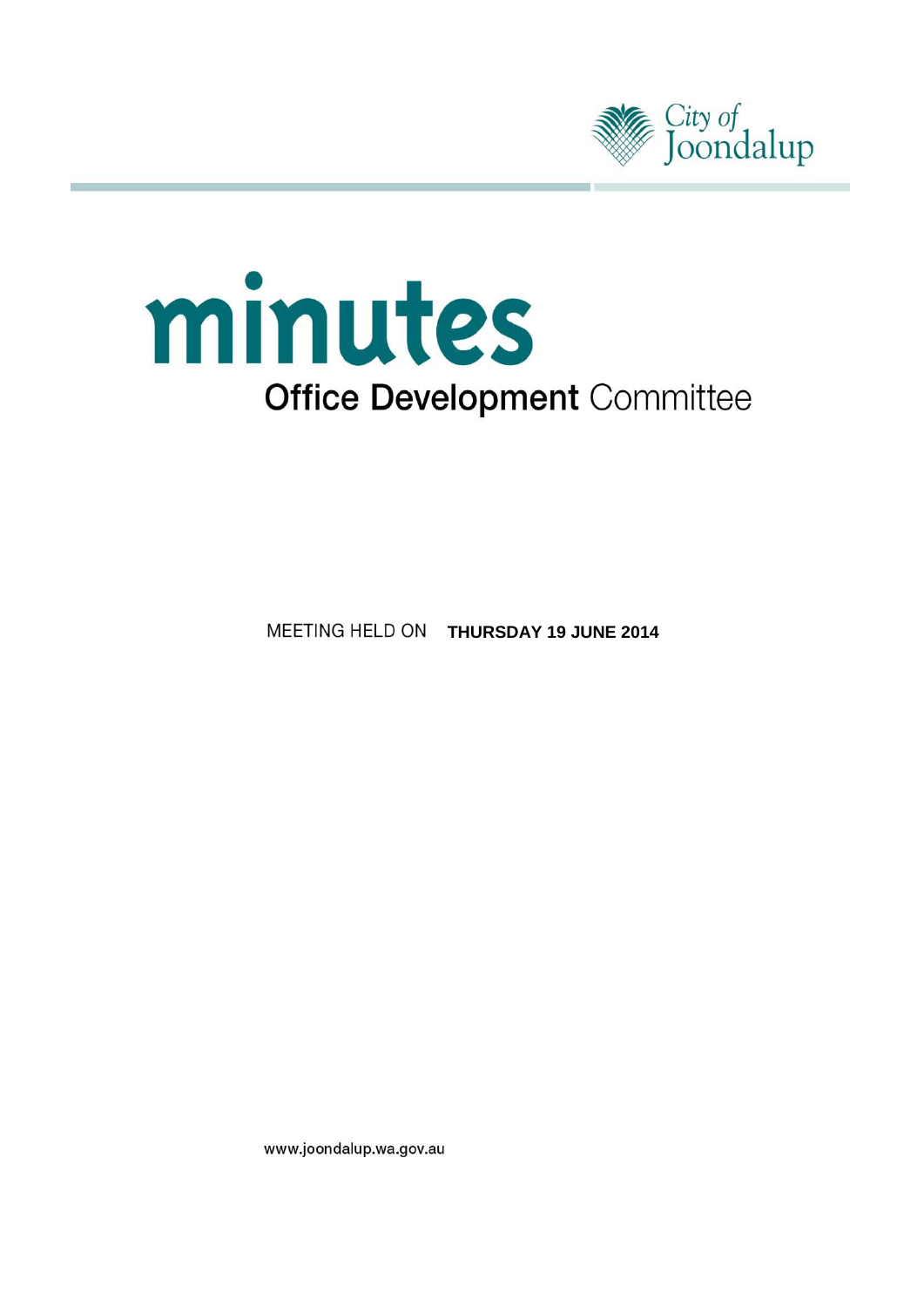# **TABLE OF CONTENTS**

| Item No. | <b>Title</b>                                                                            | Page No. |
|----------|-----------------------------------------------------------------------------------------|----------|
|          | <b>Declaration of Opening</b>                                                           | 3        |
|          | <b>Declarations of Interest</b>                                                         | 3        |
|          | <b>Public Question Time</b>                                                             | 3        |
|          | <b>Public Statement Time</b>                                                            | 3        |
|          | Apologies/Leave of absence                                                              | 4        |
|          | <b>Confirmation of Minutes</b>                                                          | 4        |
|          | Announcements by the Presiding Member without discussion                                | 4        |
|          | Identification of matters for which the meeting may be closed to<br>the public          | 4        |
|          | <b>Petitions and deputations</b>                                                        | 4        |
|          | <b>Reports</b>                                                                          | 6        |
| 1        | Confidential - Expression of Interest - Joondalup City Centre<br>Development - [103036] | 6        |
|          | <b>Urgent Business</b>                                                                  | 8        |
|          | Motions of which previous notice has been given                                         | 8        |
|          | <b>Requests for Reports for future consideration</b>                                    | 8        |
|          | <b>Closure</b>                                                                          | 8        |
|          |                                                                                         |          |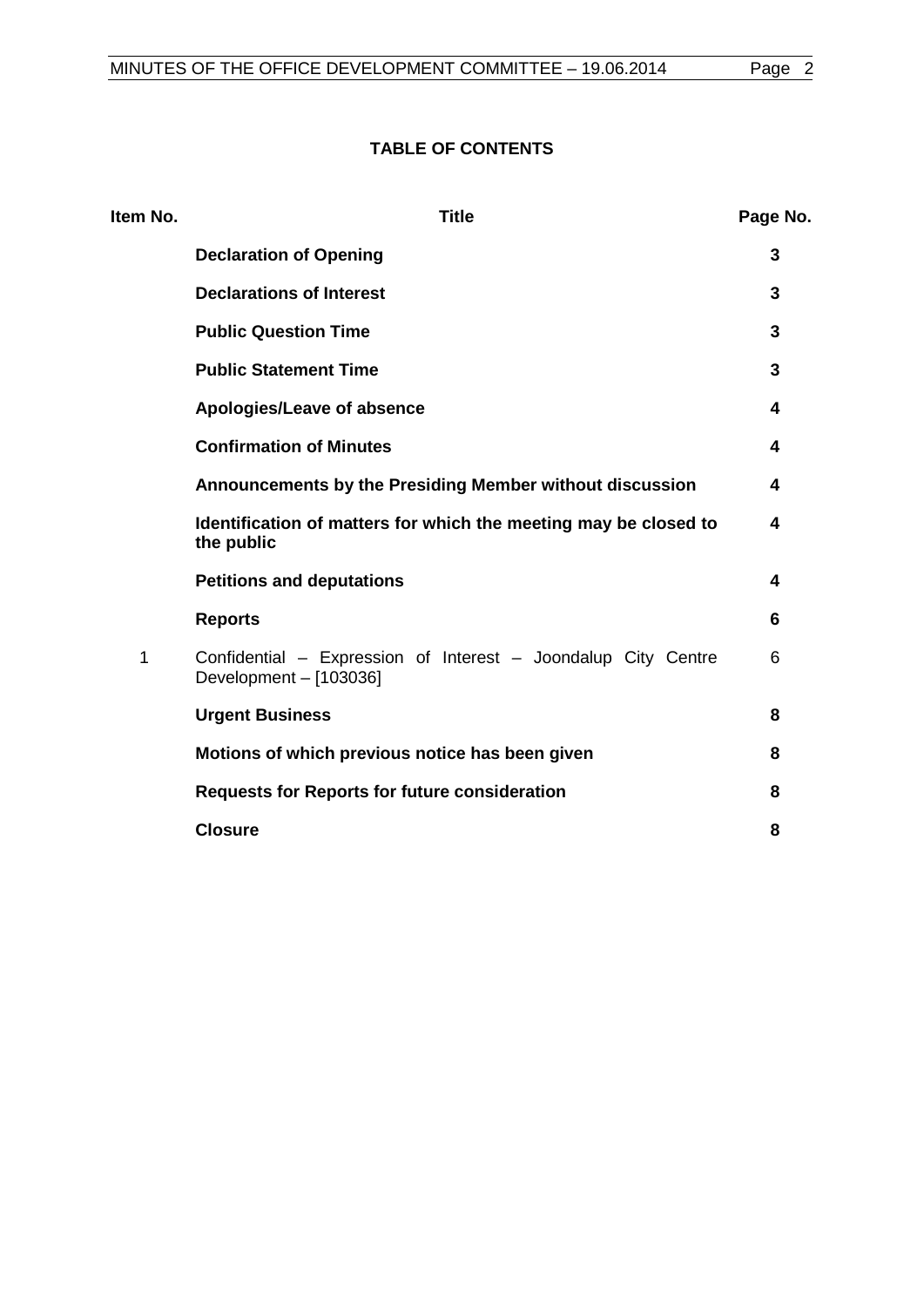# **CITY OF JOONDALUP**

## **MINUTES OF THE OFFICE DEVELOPMENT COMMITTEE MEETING HELD IN CONFERENCE ROOM 1 , JOONDALUP CIVIC CENTRE, BOAS AVENUE, JOONDALUP ON THURSDAY 19 JUNE 2014.**

# **ATTENDANCE**

#### **Committee Members**

| Mayor Troy Pickard | <b>Presiding Member</b>                     |
|--------------------|---------------------------------------------|
| Cr Liam Gobbert    |                                             |
| Cr Tom McLean, JP  | <b>Deputy Presiding Member</b>              |
| Mr Garry Hunt      | <b>Chief Executive Officer</b>              |
| Ms Dale Page       | Director Planning and Community Development |

#### **Officers**

| Mr Brad Sillence     | <b>Manager Governance</b>    |
|----------------------|------------------------------|
| Mr Blignault Olivier | <b>Manager City Projects</b> |
| Mrs Genevieve Hunter | Senior Projects Officer      |
| Mrs Dawn Anderson    | Governance Officer           |

#### **Guests**

| Mr Simon Moen   | Technical Advisor, Partner - Jackson McDonald Lawyers |
|-----------------|-------------------------------------------------------|
| Mr Ryan Chorley | Jackson McDonald Lawyers                              |

There were no members of the public and no members of the press in attendance.

## <span id="page-2-0"></span>**DECLARATION OF OPENING**

The Presiding Member declared the meeting open at 11.04am.

# <span id="page-2-1"></span>**DECLARATIONS OF INTEREST**

Nil.

## <span id="page-2-2"></span>**PUBLIC QUESTION TIME**

Nil.

## <span id="page-2-3"></span>**PUBLIC STATEMENT TIME**

Nil.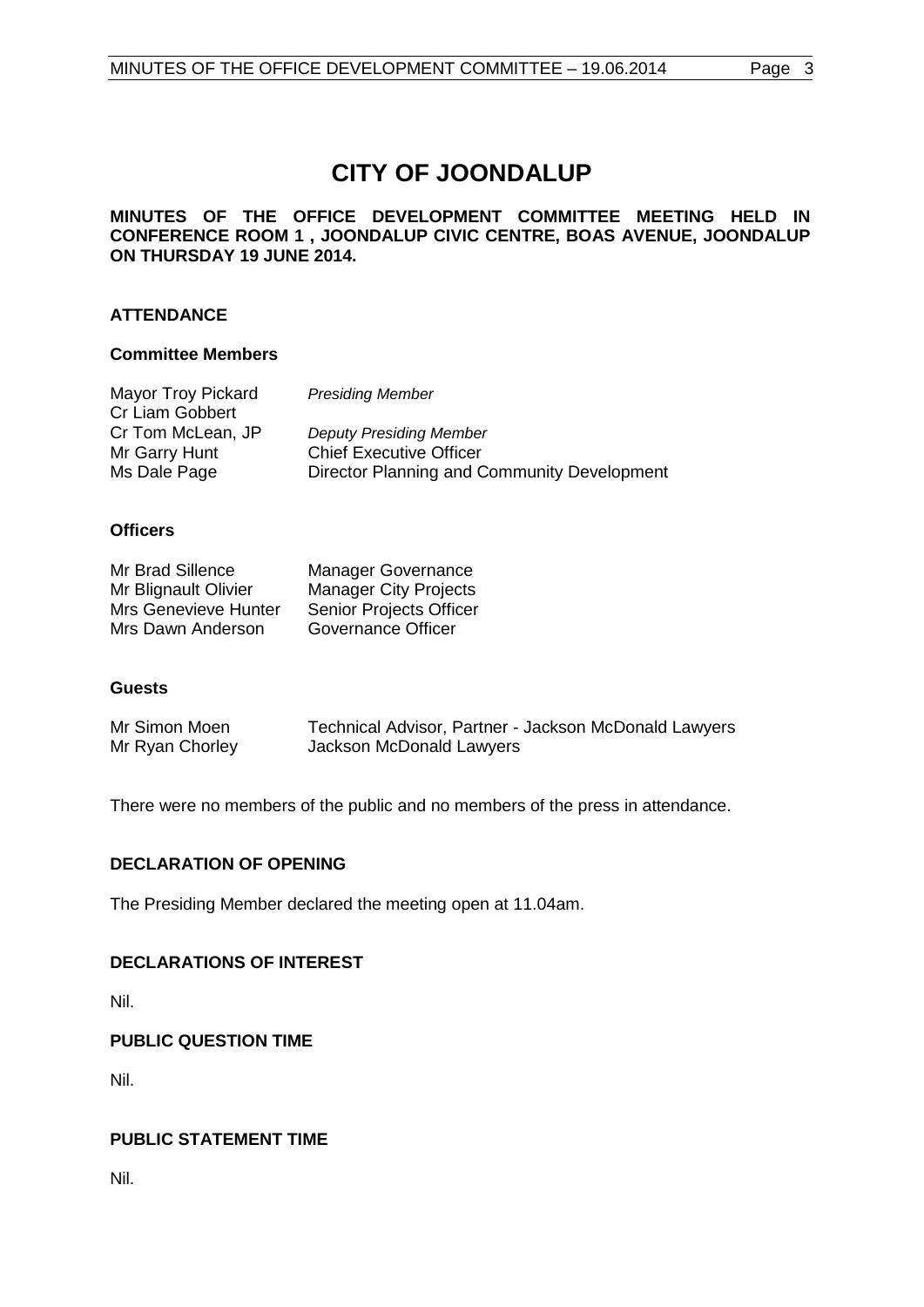# <span id="page-3-0"></span>**APOLOGIES/LEAVE OF ABSENCE**

## **Apology:**

Cr Kerry Hollywood.

# **Leave of Absence Previously Approved:**

| <b>Cr Christine Hamilton-Prime</b> | 1 June to 20 June 2014 inclusive:         |
|------------------------------------|-------------------------------------------|
| Cr Russ Fishwick, JP               | 4 August to 23 September 2014 inclusive;  |
| Cr Philippa Taylor                 | 20 August to 12 September 2014 inclusive. |

## <span id="page-3-1"></span>**CONFIRMATION OF MINUTES**

MINUTES OF THE OFFICE DEVELOPMENT COMMITTEE HELD ON 3 DECEMBER 2013 AND RECONVENED ON 17 MARCH 2014, 29 APRIL 2014 AND 21 MAY 2014

**MOVED Cr McLean, SECONDED Mr Hunt that the minutes of the meeting of the Office Development Committee held on 3 December 2013 and reconvened on 17 March 2014, 29 April 2014 and 21 May 2014 be confirmed as a true and correct record.**

## **The Motion was Put and CARRIED (5/0)**

**In favour of the Motion:** Mayor Pickard, Crs Gobbert, McLean, Mr Hunt and Ms Page.

# <span id="page-3-2"></span>**ANNOUNCEMENTS BY THE PRESIDING MEMBER WITHOUT DISCUSSION**

Nil.

# <span id="page-3-3"></span>**IDENTIFICATION OF MATTERS FOR WHICH THE MEETING MAY BE CLOSED TO THE PUBLIC**

Item 1 – Confidential – Expression of Interest - Joondalup City Centre Development.

# <span id="page-3-4"></span>**PETITIONS AND DEPUTATIONS**

Nil.

## **MOTION TO CLOSE MEETING TO MEMBERS OF THE PUBLIC – [08122, 02154]**

**MOVED Mr Hunt, SECONDED Cr Gobbert that the Office Development Committee:**

- **1 in accordance with Section 5.23(2)(c) of the** *Local Government Act 1995* **and clause 5.2(2) of the City's** *Meeting Procedures Local Law 2013***, RESOLVES to close the meeting to members of the public to consider the following item:**
	- **1.1 Item 1 Confidential – Expression of Interest - Joondalup City Centre Development;**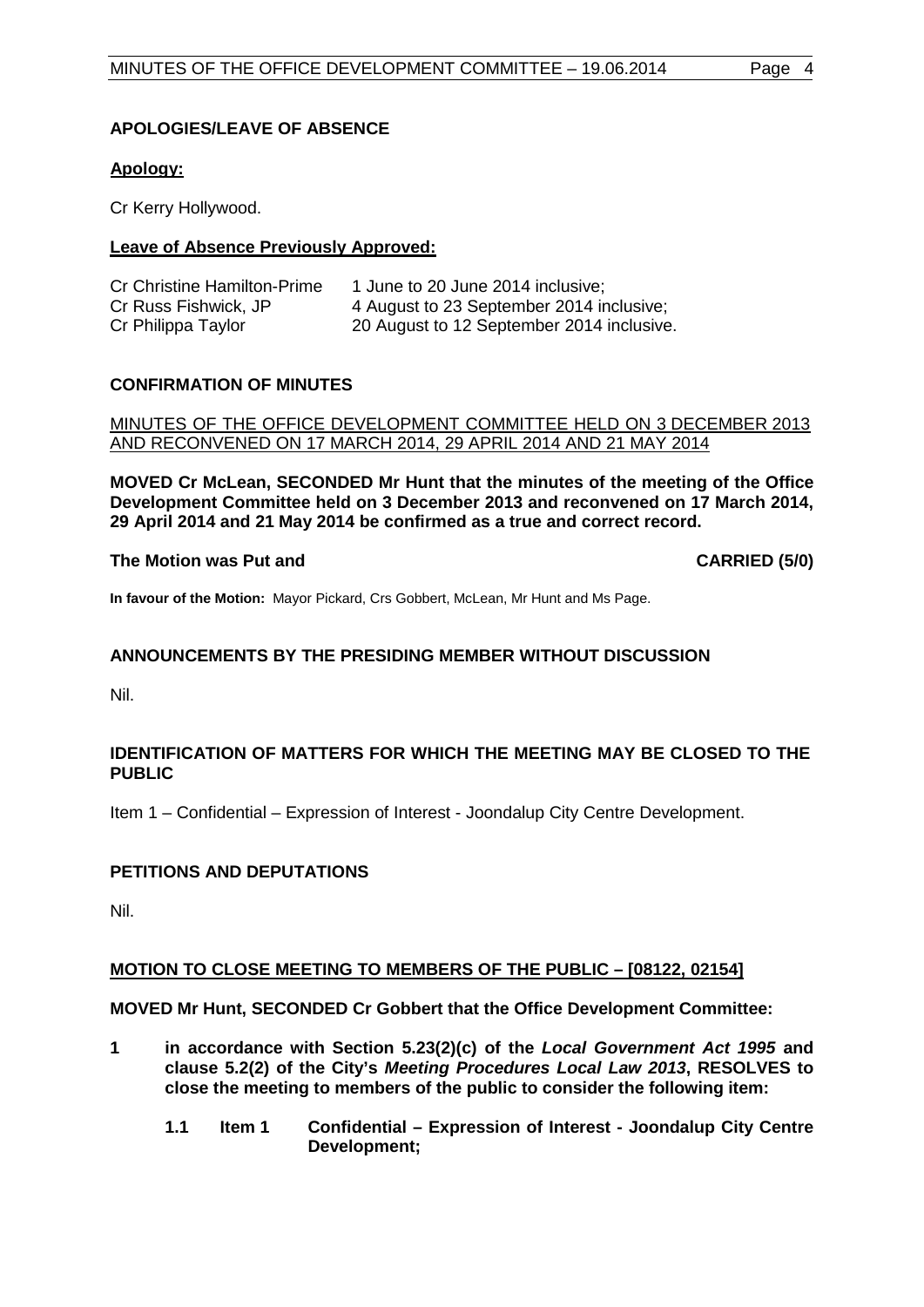- **2 PERMITS the following employees and external persons to remain in the room during discussion on Item 1 while the meeting is closed to members of the public as detailed in Part 1 above:**
	- **2.1 Manager Governance, Mr Brad Sillence;**
	- **2.2 Manager City Projects, Mr Blignault Olivier;**
	- **2.3 Senior Projects Officer, Mrs Genevieve Hunter;**
	- **2.4 Governance Officer, Mrs Dawn Anderson;**
	- **2.5 Jackson McDonald Lawyers, Mr Simon Moen and Mr Ryan Chorley.**

# The Motion was Put and **CARRIED** (5/0)

**In favour of the Motion:** Mayor Pickard, Crs Gobbert, McLean, Mr Hunt and Ms Page.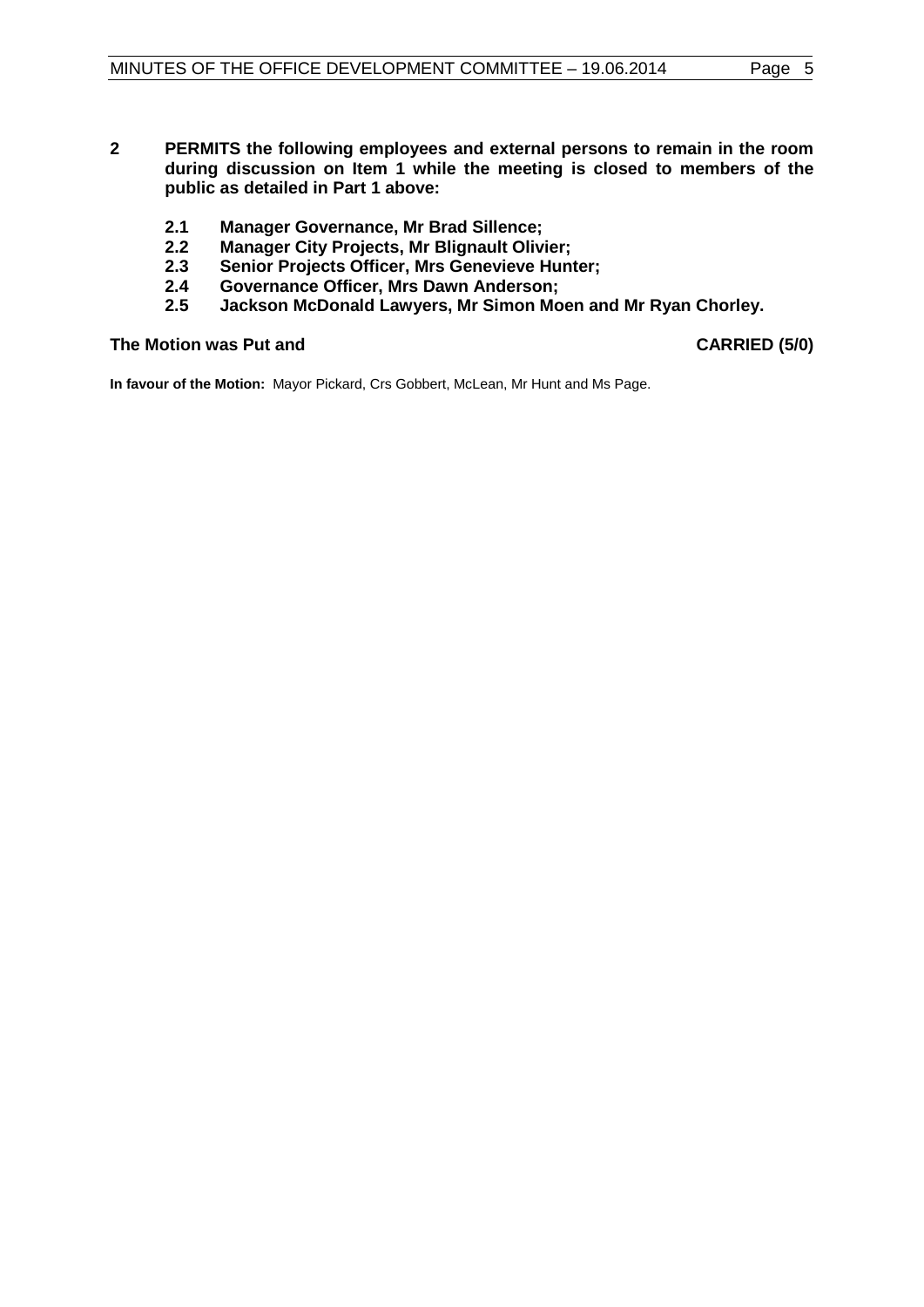<span id="page-5-0"></span>**REPORTS**

# <span id="page-5-1"></span>**ITEM 1 CONFIDENTIAL - EXPRESSION OF INTEREST - JOONDALUP CITY CENTRE DEVELOPMENT**

| <b>WARD</b>                           | <b>North</b>                                                                                                                                                                                     |                                                                                 |  |
|---------------------------------------|--------------------------------------------------------------------------------------------------------------------------------------------------------------------------------------------------|---------------------------------------------------------------------------------|--|
| <b>RESPONSIBLE</b><br><b>DIRECTOR</b> | Mr Garry Hunt<br>Office of the CEO                                                                                                                                                               |                                                                                 |  |
| <b>FILE NUMBER</b>                    | 103036, 101515                                                                                                                                                                                   |                                                                                 |  |
| <b>ATTACHMENTS</b>                    | Attachment 1                                                                                                                                                                                     | City Centre Development - Expression of<br>Interest Process and Evaluation Plan |  |
|                                       | Attachment 2                                                                                                                                                                                     | City Centre Development - Request for<br><b>Expressions of Interest</b>         |  |
|                                       | Attachment 3                                                                                                                                                                                     | City Centre Development - Memorandum<br>of Understanding                        |  |
|                                       | (Please Note: These attachments are confidential and will<br>appear in the official Minute Book only)                                                                                            |                                                                                 |  |
| <b>AUTHORITY / DISCRETION</b>         | Executive – The substantial direction setting and oversight<br>role of Council, such as adopting plans and reports,<br>accepting tenders, directing operations, setting and<br>amending budgets. |                                                                                 |  |

This report is confidential in accordance with section 5.23(2)(c) of the *Local Government Act 1995*, which also permits the meeting to be closed to the public for business relating to the following:

• *A contract entered into, or which may be entered into, by the local government and which relates to a matter to be discussed at the meeting.*

A full report was provided to Elected Members under separate cover. The report is not for publication.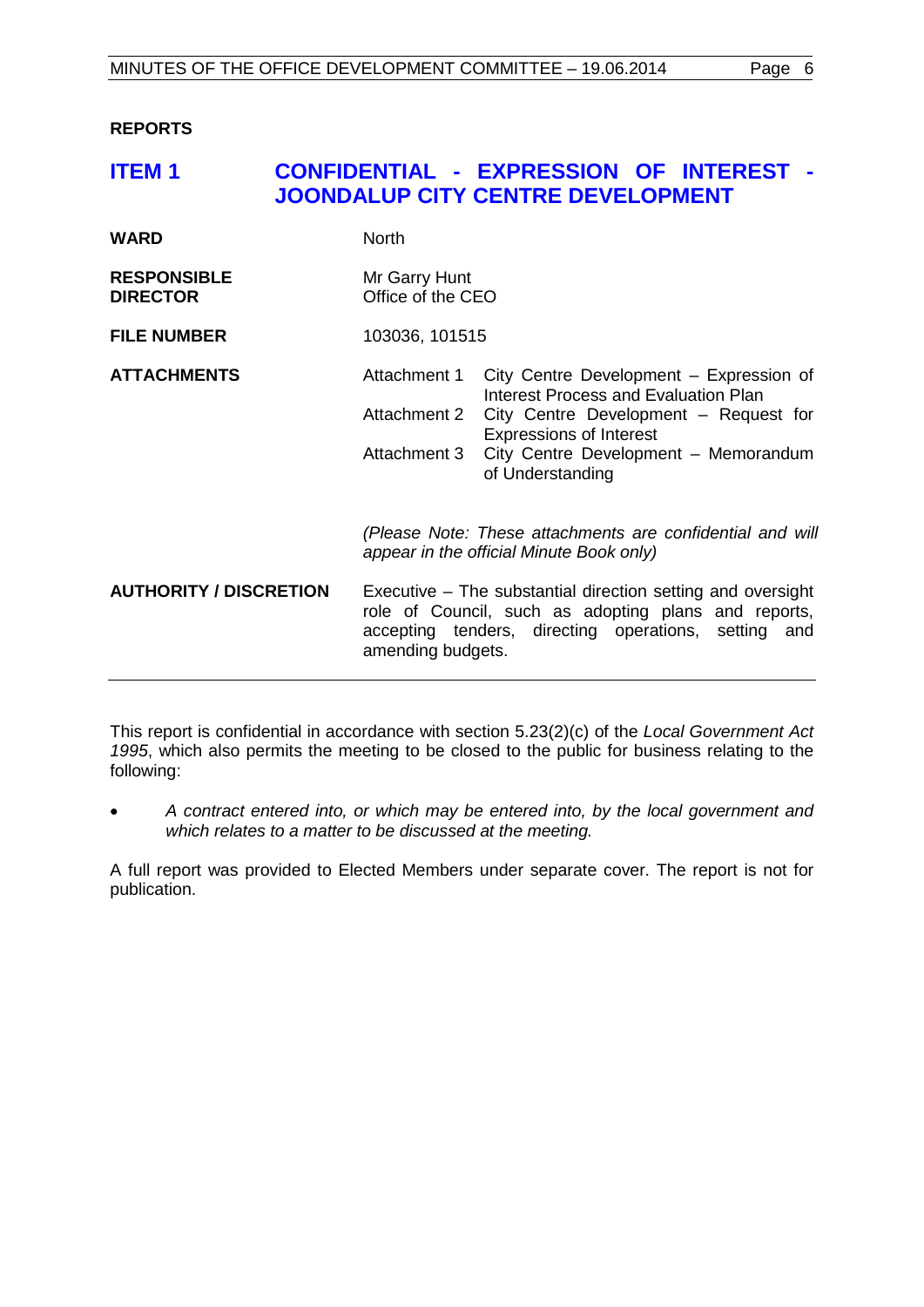#### **OFFICER'S RECOMMENDATION**

That the Office Development Committee:

- 1 ENDORSES the Joondalup City Centre Expression of Interest Process and Evaluation Plan forming Attachment 1 to this Report;
- 2 ENDORSES the following timelines proposed within the Expression of Interest Process and Evaluation Plan forming Attachment 1 to this Report:
	- 2.1 Advertising of Request for Expressions of Interest commences 10 July 2014;
	- 2.2 Closing date for submissions 13 October 2014;
	- 2.3 Identification of the preferred respondent December 2014;
- 3 APPROVES the release for advertising of the Request for Expressions of Interest, including the draft Memorandum of Understanding, forming Attachments 2 and 3 to this Report.

**MOVED Mr Hunt , SECONDED Cr Gobbert that Council:**

- **1 ENDORSES the Joondalup City Centre – Expression of Interest Process and Evaluation Plan forming Attachment 1 to this Report;**
- **2 ENDORSES the following timelines proposed within the Expression of Interest Process and Evaluation Plan forming Attachment 1 to this Report:**
	- **2.1 Advertising of Request for Expressions of Interest commences 10 July 2014;**
	- **2.2 Closing date for submissions 13 October 2014;**
	- **2.3 Identification of the preferred respondent December 2014;**
- **3 APPROVES the release for advertising of the Request for Expressions of Interest, including the draft Memorandum of Understanding, as amended by the Office Development Committee, forming Attachments 2 and 3 to this Report.**

## **The Motion was Put and CARRIED (5/0)**

**In favour of the Motion:** Mayor Pickard, Crs Gobbert, McLean, Mr Hunt and Ms Page.